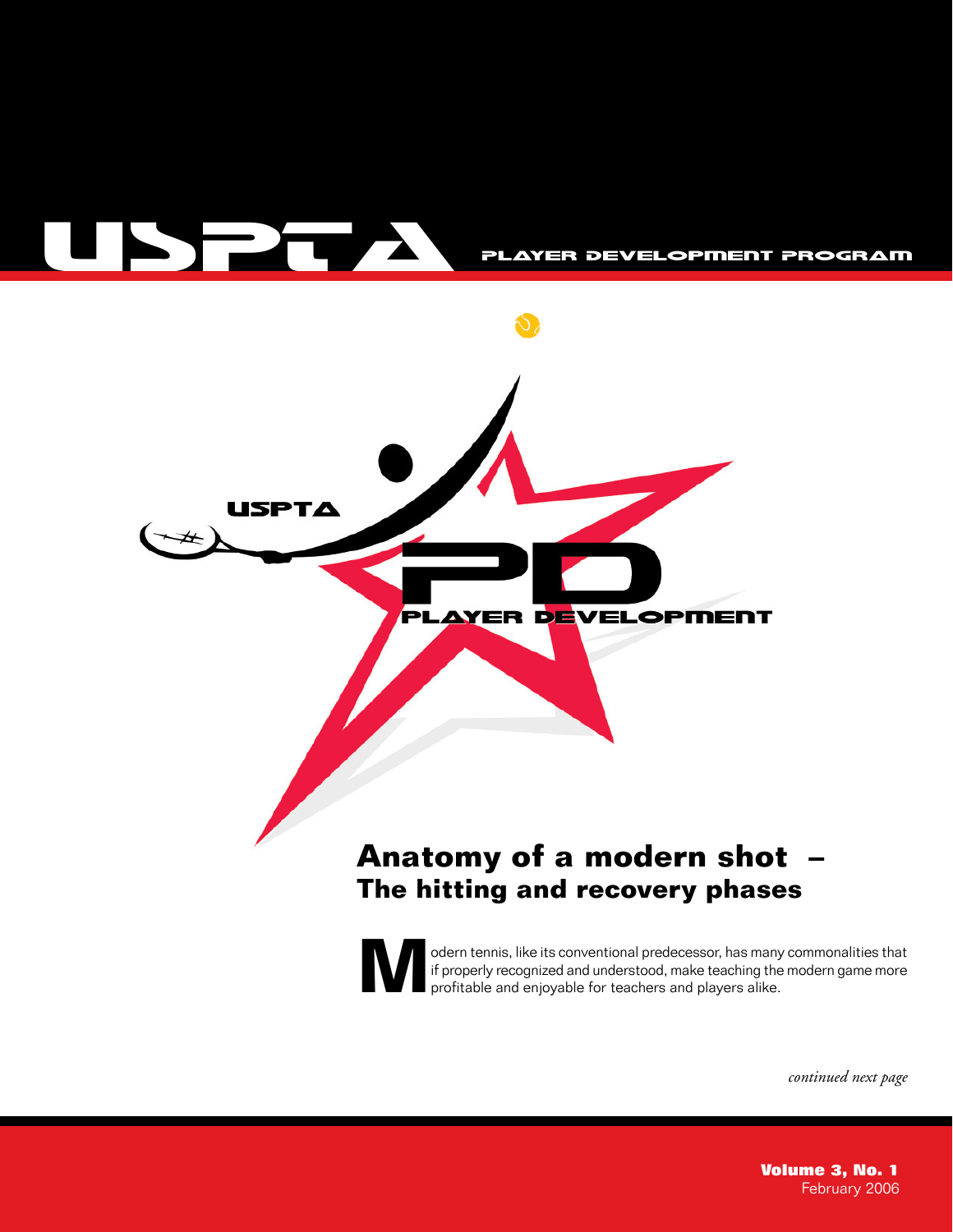First, it is important to differentiate between a "commonality" and a *ìspecific differenceî* in playing styles among individuals.

Commonalities are broadly accepted principles that apply to almost every modern player. The best example may be the correct technique for hitting loaded, open-stance forehands and backhands and how a player loads the outside leg, explodes into shots with kinetic energy and lands on the most appropriate leg for maximum recovery.

Specific differences are numerous among players and may include a player's style or flair, which should be distinguished from his more general hitting process. For example, while Hewitt and Kuerten have *commonalities* in their shot-making, they may differ in minute specifics such as how they hold their grips or finish a shot with a particular wrist wrap. Roddick's abbreviated serve can be considered as a *specific difference* from most other players.

So, while there are numerous minute differences to players' styles that might be confusing at first glance, we can find and must study primarily the many commonalities that are key to modern shots and are similar among all players and the way they strike the ball.

We will explain these keys to modern shots as we delve further into the final seven components of the anatomy of a shot - starting with No. 5, shot selection, in the hitting phase, and continues through the recovery phase.

## **Hitting phase**

Exhibit I below is the place to start. It illustrates many different processes that are happening both continuously and simultaneously. The components without color have been covered in the previous inserts. Out of necessity, we discussed footwork as part of the hitting phase of a shot, but the graphic shows the obvious with the yellow component disc  $-$  that footwork is an integral part of all three shot phases.

Similarly, the kinetic chain (symbolized by a chain linking the seven components) appears throughout the hitting phase and into the first component of the recovery phase (seen below in Exhibit I). The kinetic chain is the sequential coordination of body segments (feet, legs, hips, trunk, shoulders, arm and wrist) to achieve more force than would be possible if the player omitted any of the segments.

This increased force is the advantage of angular momentum over linear momentum. We repeatedly use the term "load - explode - and land" to explain the basic mechanics of modern groundstrokes as hit by experienced players. Loading the outside leg for a groundstroke provides the axis around which the core and arm rotate, generating angular momentum (see Exhibit II). When demonstrating this concept to less experienced players, the teacher may more appropriately demonstrate a load - rotate - and weight transfer skill.

The process of loading, exploding and landing happens throughout the hitting phase. Loading occurs during the backswing; the explosion into the shot happens as the body uncoils into the forward swing; and the landing is part of recovery. These concepts are explained in more detail in the following explanation of shot anatomy.

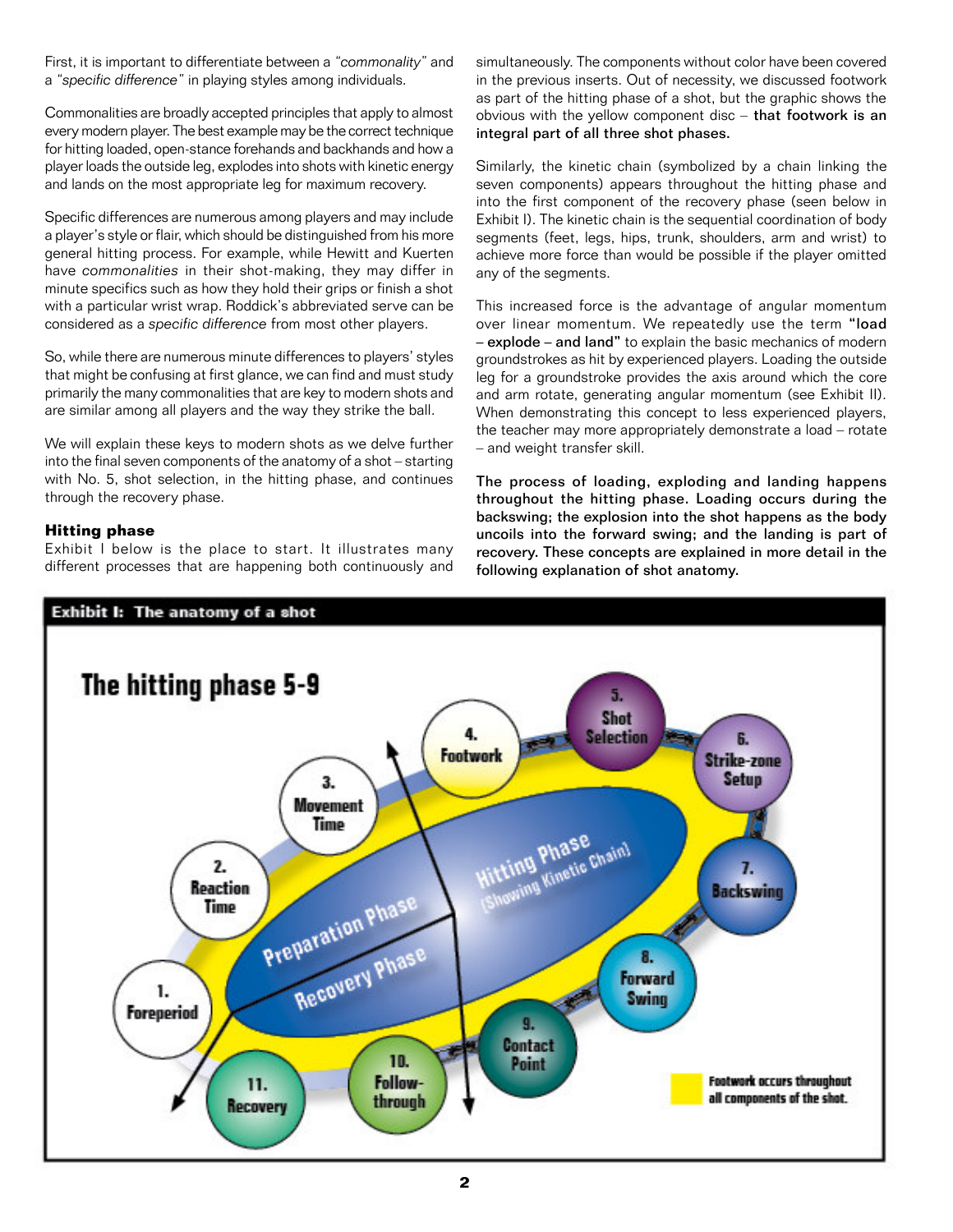**Exhibit II**



### **Shot selection**

Regardless of a players groundstroke capabilities, he or she still has to know when and how to use them. As teachers and coaches it is important for us to provide a foundation for players to make good decisions. Shot selection involves spin, speed, direction, purpose, and is highly related to recovery. It is a process of integrating technique with tactics based on circumstance or strategic approach.

Like many of the other components in *Anatomy of a modern shot* (June 2005 *ADDvantage*), shot selection can be an extremely detailed topic. This very general explanation will be explained in greater detail in a later issue under tactics and strategies. At that time, we will also be referencing many noted strategists and systems such as System 5 and The Strategy Zone by Nick Bollettieri and Lance Luciani.

Choosing the right shot at the right time is key to not only playing tennis well, but also winning. Remember, there is no such thing as a low percentage shot if it is executed in the proper situation.

I. Determining factors in shot selection:

There are many factors that determine the shot a player should hit in a given situation. Usually, it is a combination of these factors and not just one factor that influences a player's shot selection.

- A. Pace of the oncoming ball  $-$  a fast, hard-struck ball may limit a player's decision and movement time.
- B. Depth of the oncoming ball  $-$  as with pace of the ball, depth will also limit the shot options of a player.
- C. Spin  $-$  The amount or type of spin will affect the shot selected.
- D. Height  $-$  where the ball is in relation to the net affects shot selection.
- $E.$  Balance the dynamic or static balance or inbalance of the player.
- F. Court positioning where the player is going to be positioned when executing the shot helps determine shot selection.
- G. Court positioning of the opponent  $-$  will the opponent be in or out of position when the shot is played?
- H. Strengths/weaknesses both the player's and opponent's strengths and weaknesses must be considered.
- I. Recovery position  $-$  the amount of court the player will need to cover to be in proper position to play the opponent's next shot.
- J. Playing conditions wind, sun, court surface, etc., all play a part in choosing what shot to hit.

II. Types of shots:

The type of shot selected will generally fall under three categories:

- A. Offensive  $-$  shots that are intended to put the shotmaker in an offensive position or in control of the point.
- B. Neutralizing or rallying  $-$  shots that are intended to sustain a rally and/or neutralize your opponent's shots so that no one is controlling or dictating the point.
- C. Defensive  $-$  shots that are intended to defend against the opponent's offensive shots and hopefully allow the player to reestablish neutralizing or offensive shots.

## **Strike-zone setup**

Strike-zone setup requires applying efficient footwork to get to the position judged best for performing the correct technique for the selected shot. However, it might be simplified by saying as technique improves, so does the ability to predict and move to the most effective strike zone.

Strike zone encompasses both the ball's distance from the body and its height. Most players have an optimum height where they will try to contact most groundstrokes. This is often referred to as the "wheelhouse." When the optimum can't be reached, there are variations above and below this zone. Upper-level and lowerlevel strike zones have to be addressed in the modern game. It is no longer just a waist-high level for the optimum contact on groundstrokes. For example, todayís top players have a higher optimum contact point on groundstrokes than players of the past. These shots can be driven into the court, allowing a player to take control of the point. Or, when a player is in control of a point these shots hurt an opponent and force a weak response.

Strike-zone setup involves such preparatory skills as anticipation, prediction, and interception. These skills can be learned and improved with training.

### Anticipation:

In review (from *Anatomy of a modern shot - Vol. 2, No. 3*) there are two types of anticipation. Total anticipation is predicting what an opponent will do; partial anticipation is predicting what an opponent will not do in a given situation.

Partial anticipation is what most commonly happens on a tennis court, since players are rarely able to determine exactly what shot an opponent will hit and exactly where the ball will go. It involves cues that a player can use to more accurately predict what shot is not coming and therefore focus on what could be coming. These cues can come from an opponent's: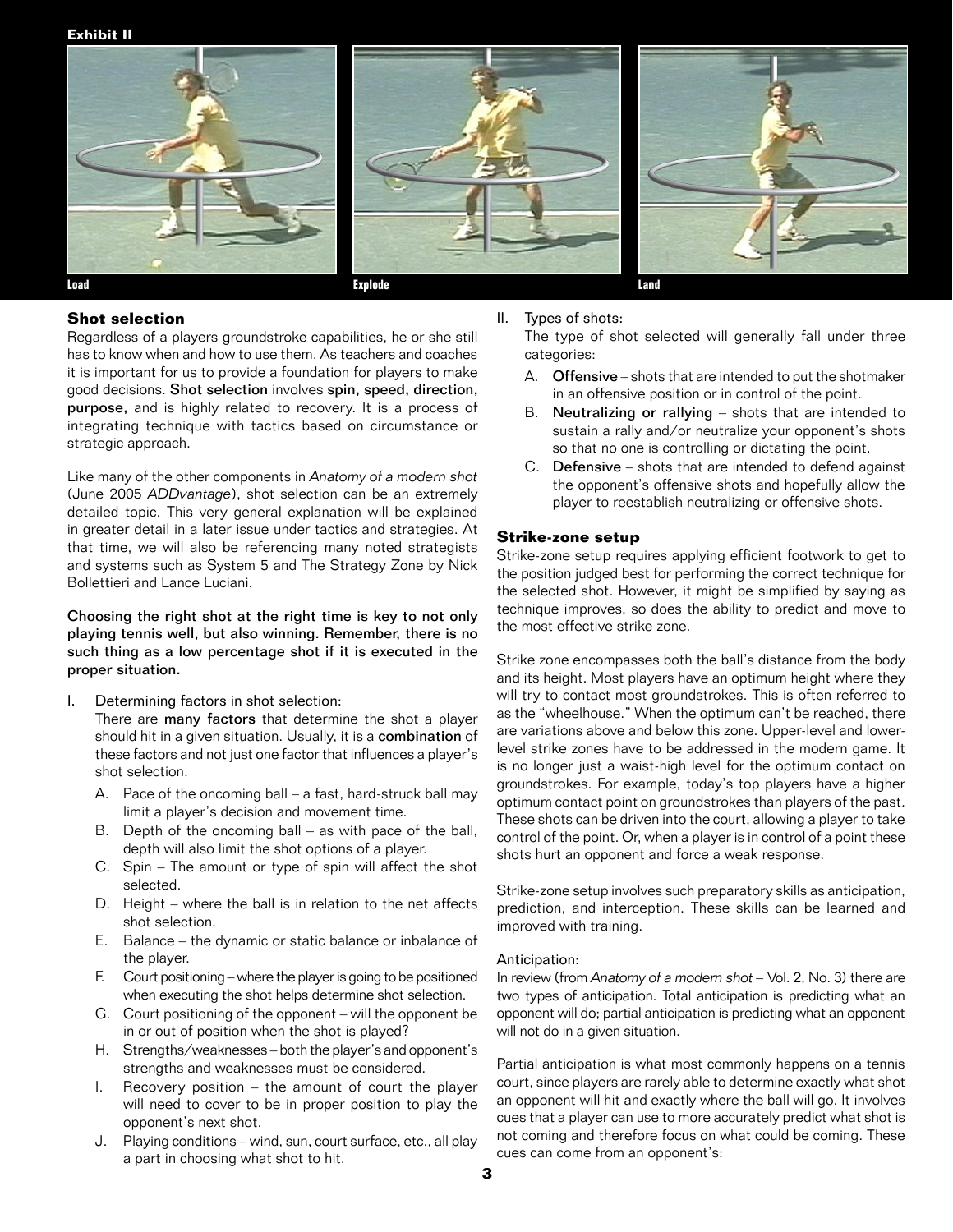- Technique cues in the grip, balance, swing path, body stance, footwork (or lack thereof), ball toss, etc.
- Court position
- Patterns, tendencies, strengths and weaknesses

## **Prediction**

Predicting is the foundation skill in learning to play tennis and is still crucial at its highest level. The ability to recognize the spin, speed, height, trajectory and depth of an incoming ball is the basis of establishing an efficient strike-zone setup. Players must predict not only where the ball will land on their side of the court, but they must also predict (based on the spin, speed, etc.) where the ball will end up. We have often seen the inability of young players to predict when they run toward a ball and then end up reaching high over their shoulders to try and hit it.

Professionals who teach by hitting from a basket to a stationary student find that before the lesson is over their student can hit a reasonably good groundstroke. However, once the "perfect feed" is not present the students newfound success may turn to discouragement and lack of interest when they find they are unprepared to predict accurately where the ball will land and, more importantly, where the ball they are hoping to hit will end up.

This process of learning to predict should start at the beginning of an instructional series and is easily practiced in a variety of ways off the court.

## Intercepting

Intercepting is the process of moving to a spot where you have predicted the incoming ball will end up and ideally being there early enough to be waiting in a loaded strike-zone setup. Beginners might be encouraged to wait in position before the ball lands on their side of the court.

Here are two drills from David T. Porter, Ed.D., which can help players work on strike-zone setup:

Drill 1: Eight-ball footwork drill - Catching ball on hip

## Purpose:

A footwork drill to increase a player's ability to change directions quickly. Description:

- 1. Player "X" starts at the center of the baseline.
- 2. Pro throws or feeds eight consecutive balls to various parts of the court that are just barely within the reach of the player, providing he reacts fast, runs fast and is quick to intercept the balls on the first bounce. The pro must be the judge of where and at what speed to throw the balls.
- 3. It is important to feed the balls so that as soon as players catch them, he or she must immediately change directions to move to get the next ball.
- 4. The pro should allow the player only a brief time to rest before repeating the eight-ball drill again.
- 5. The drill can be varied by adding a racquet for the player to run down the shots and hit them back.



### Drill 2: Up and back drill Purpose:

A footwork drill to increase a player's ability to quickly move forward and backward on the court while emphasizing proper loading, strike-zone positioning, rotation and follow-through.

Description:

- 1. Player "X" starts at the baseline.
- 2. Pro tosses ball short to player.
- 3. Player moves in quickly, loads on dominant side leg, explodes through the shot, lands on non-dominant side foot, and completes shot with hips and shoulders facing single sideline.
- 4. Pro tosses next ball deep, pushing player back to hit shot so that loaded leg is back. Player must explode and still rotate prior to contact. Player continues rotation in the air and lands on left (or appropriate leg) with hips and shoulders now facing opposite singles sideline.
- 5. Pro continues to alternate a short toss and a deep toss to keep player moving up and back.

### Variations:

- 1. Can use either forehand or backhand groundstrokes.
- 2. Use targets for student to hit to.



## **Backswing**

Backswings come in a variety of styles, often varying from player to player and shot to shot.

### Take back styles

*World Class Tennis Technique* explains that there are two styles of take backs on the forehand side: the single unit turn and the leading elbow turn.

However there are commonalities between all modern, topspin groundstroke backswings: looping the backswing on the forehand side and using the body to prepare the racquet for both forehand and backhand. The modern backswing, especially on the forehand side, is almost exclusively done with a loop. The loop facilitates a better transfer of momentum and helps players handle the varying heights of incoming balls. The second commonality is that the body is used to prepare the racquet. The first move is always with the foot, hip and shoulders and this helps keep the backswing from getting too large or too far away from the body.

The decision, on which style of backswing a player will use, should be that of the player. The player will naturally gravitate towards a style that feels more natural and is more efficient for their game. The style of take back might never be mentioned unless a pro feels the student needs to be aware of the process to help their performance. Using the hips and shoulders to take the racquet back is a something that could be taught early on in the process to help the player create efficient and effective shots.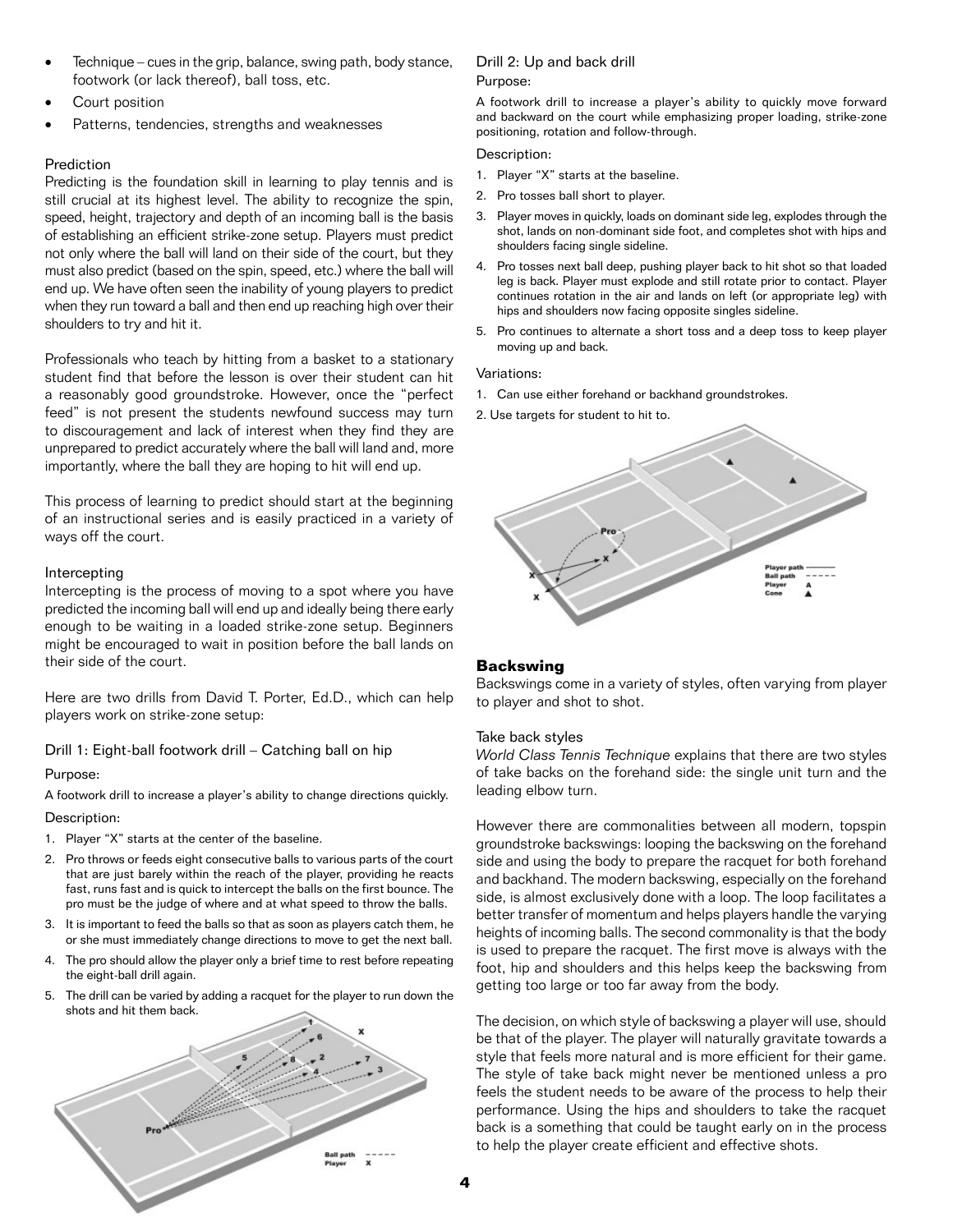The single unit turn is characterized by:

- Moving the racquet back in synchrony with the shoulder turn
- · This movement implies a rotation of the whole racquet arm about the shoulder

Leading with the elbow turn is characterized by:

- Moving the elbow back in synchrony with the right shoulder
- · Pointing the tip of the racquet to the oncoming ball
- Closing the racquet face as the elbow is raised
- Pivoting the forearm and the racquet about the elbow so the racquet is rotated up to a position above the elbow and shoulder



**Single unit style** 



**Elbow leading style**

The single unit take back is used by players who have a more compact swing, such as Andre Agassi and Martina Hingis, who have a reduced swinging radius and rely more on the development of angular momentum during their rotations toward the ball.

Players with the elbow leading style include Lindsay Davenport and Roger Federer. These players have better timing skills and can use the elbow leading take back to their advantage, optimizing racquet head speed without hitting the ball late.

#### Loops

While use of a loop backswing is almost universal on modern groundstrokes, players differ in the size of the loop  $-$  some use a larger loop and some use a smaller loop. Some players use circular loops, while others use a more elliptical loop. The loop provides a more fluid stroke and allows the racquet head to accelerate over a longer distance. Even though a player may exhibit a large loop on most shots, you will see smaller loops on the return of serve and shots with little or no preparation time.

The shape and height of the modern backswing should be measured against the incoming shot. At the 2005 USPTA World Conference, the Player Development Advisory Council discussed the backswing and the height of the take back. Everyone agreed that the highest point of the loop should be above the level of the incoming ball. This enables the player to have the appropriate forward path, whether the ball's bounce is low, medium or high.

## Loading

Discussing only the path of the backswing does not convey the importance of the backswing in generating force for modern shots. During the backswing of a modern shot, there is much more going on than just racquet preparation. This is the energy storing phase of the shot, when loading or coiling takes place. Loading is explained as the storing of energy in the large muscle groups. The shoulders, torso, hips, legs are all loaded, storing up energy in the backswing, to be released with the forward swing to contact.

#### Timing

The backswing should be made early enough so that the player can make the best contact on the ensuing forward swing. There are some variations in timing among players, primarily as a matter of style. It's important to remember that the backswing allows the player to be prepared to make optimum contact.

## **Forward swing**

In the forward swing component we see the forces that were accumulated are uncoiled into the shot, generating the appropriate technical response for the given tactical situation.

The kinetic chain is very much involved in the forward swing. It is the differentiating factor between angular and linear strokes, or modern and traditional shot making. This is the "explode" part of the modern load-explode-land hitting style. The path of the forward swing also directs the amount or degree of spin imparted on the ball.

The racquet path will depend on the shot selected and the strike zone. Topspin shots can be hit with a low-to-high path from lowerand medium-level strike zones. Upper-level shots inside the court ( Zone 3 for example) will not use the low-to-high path, but take a more level or even downward path on the ball with the angle of the racquet face and the speed of the swing imparting the topspin rather than the low-to-high brushing motion of the lower-level shot.

#### **Contact point**

The contact point probably is the most critical factor in every stroke as the alignment of the racquet and the ball determine a shot's direction. With the variety of grips that can be used to strike the modern forehand, the contact point in relation to the body will be different depending on whether an eastern, semiwestern or western grip is used. However, even with these differences there still are some commonalities in modern shot contact point that should be identified:

- · Hips and shoulders are parallel to the net (or perpendicular to the target area) at impact during the loaded open-stance forehand.
- Ball contact is in front of the body.
- · On forehands, the free hand plays a key role in balancing body weight for contact.
- Racquet head acceleration culminates in maximum speed at contact.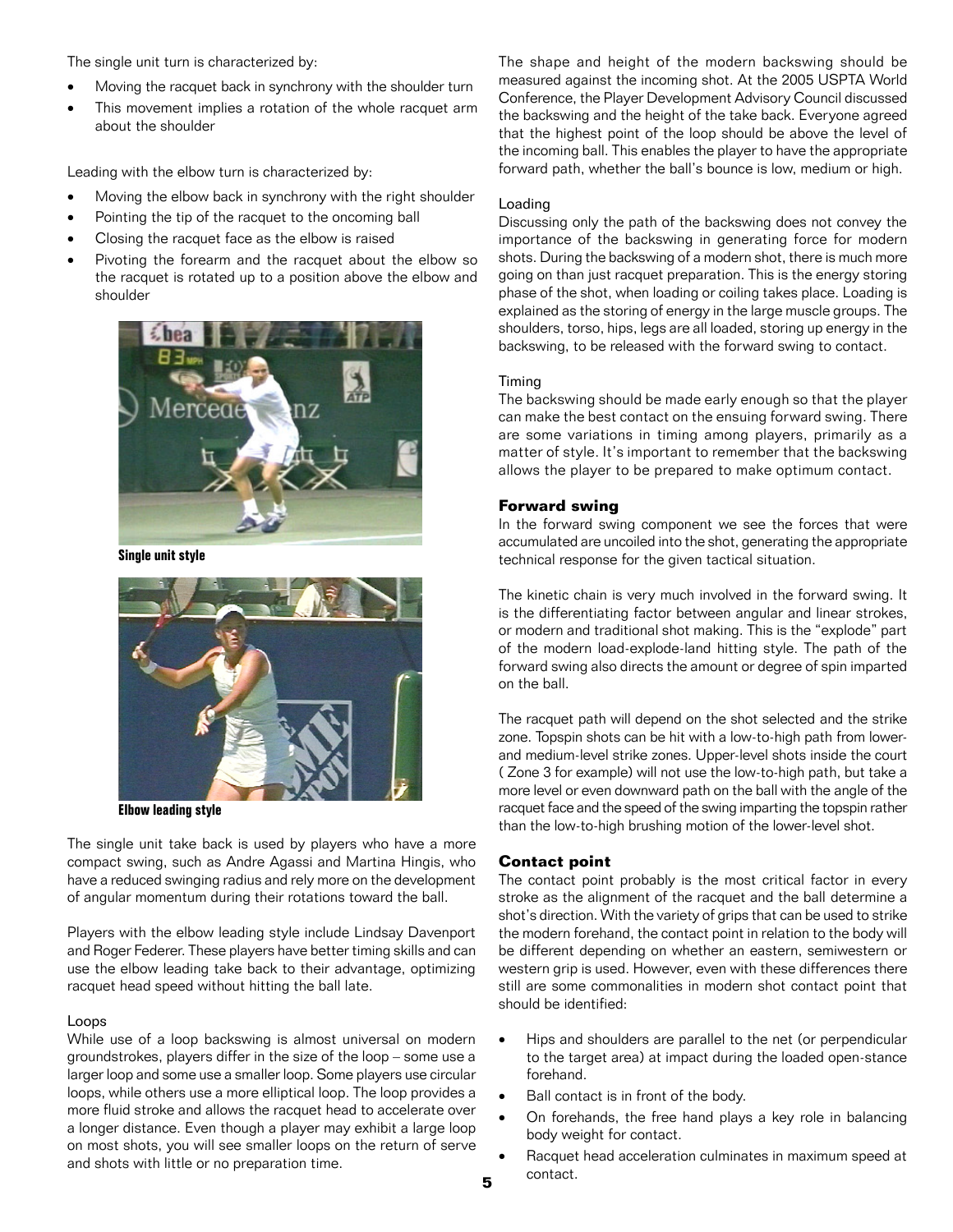## **Recovery phase**

The recovery phase of a shot has two components - follow-through and recovery (see Exhibit III below).

## **Follow-through**

The follow-through is an extremely significant element of the modern shot that provides:

- · The completion of the rotation required for maximizing angular momentum. This full rotation also plays a key role in body positioning for maximum recovery efficiency. By following through in the direction of the target the dominant side shoulder and hip continue to rotate and are pulled to their final position, taking full advantage of angular momentum.
- A path for the racquet to follow. This helps a player maintain balance throughout the shot.
- · Appropriate acceleration through impact. This is particularly important for imparting all types of spin and controlling a shot. If the follow-through is shortened, the racquet will have to slow down before contact.
- · Normal racquet head deceleration. This can help reduce armrelated injuries.
- A way for professionals to judge the quality of the stroke.

After contact the racquet and arm continue forward until the shot played determines the direction of the finish. On the majority

of finishes, the arm decelerates and rotates as it comes across the body along with angular rotation of the shoulders and trunk. Generally, the player wants to have the elbow high in the deceleration phase. In the vertical finish, the arm is raised above the head vertically to the court as the racquet decelerates.

Careful study of the follow-through leads to the conclusion that there are four places where a player's racquet might finish in relation to his body: vertical (over the hitting shoulder), elevated (over the opposite shoulder), horizontal (chest high/across the opposite arm) and inverted (across the opposite hip/thigh).

This is a tricky subject to discuss, because as teachers we often look at the finish, or location of the follow-through, as an indication of the racquet path. However, for the sake of simplicity in this discussion, the terms only describe the location of the finish without regard to the racquet path. For example, when a player strikes the ball at his ideal contact point, say about waist high, and follows through over his opposite shoulder, his finish is elevated in relation to the racquet path and his body. If that player takes a ball at shoulder level and finishes over the opposite shoulder, the finish is horizontal in relation to the swing path, but we still consider it an elevated finish since the racquet finished over the opposite shoulder.

Examining each possible racquet path and its finish would require consideration of sport science, players' individual artistry and, frankly, some conjecture. So, as you think about the terms below, please remember that they refer only to the location of a racquet's finish without regard to racquet path.

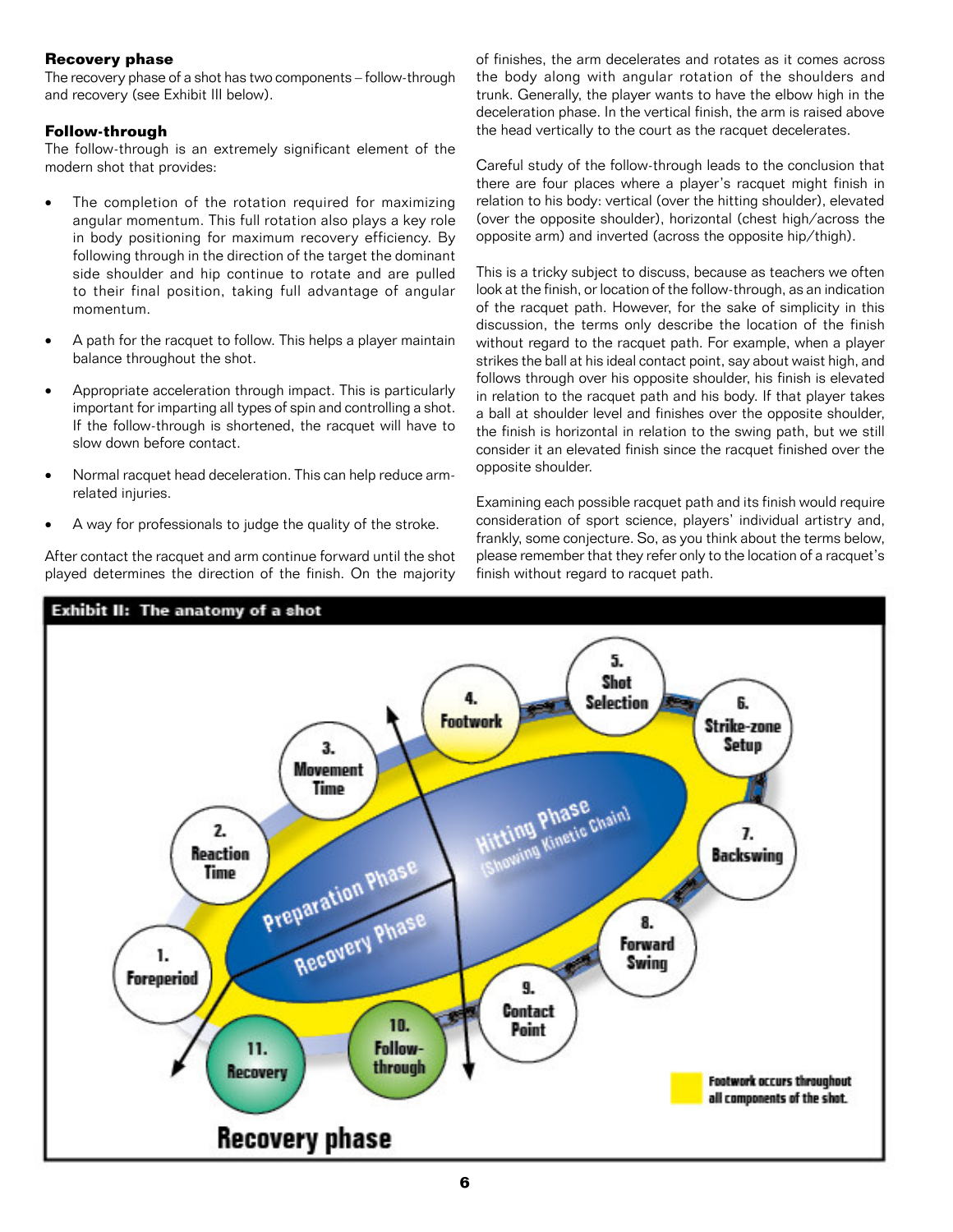## **The follow-through finishes can be categorized into four types:**

1. Vertical  $-$  finishing on the same side of the body, straight up and over the hitting shoulder

The vertical finish is typically used on:

- Shots when the player is unable to rotate the hips and legs
- Neutral or offensive shots off low balls. The player may impart both sidespin and/or topspin.



3. Horizontal – chest high, finishing around the opposite arm The horizontal finish is typically used on:

- Drives hit off high balls
- Drives that require additional topspin



## 2. Elevated - finishing over the opposite shoulder

The elevated finish is the most common finish. It is typically used on:

- Drives where the ball is in an ideal strike zone
- Drives when the ball is peaking or on the rise



# 4. Inverted  $-$  finishing around the opposite hip/thigh The inverted finish is typically used on:

**•** Excessive spin or sharp-angled shots